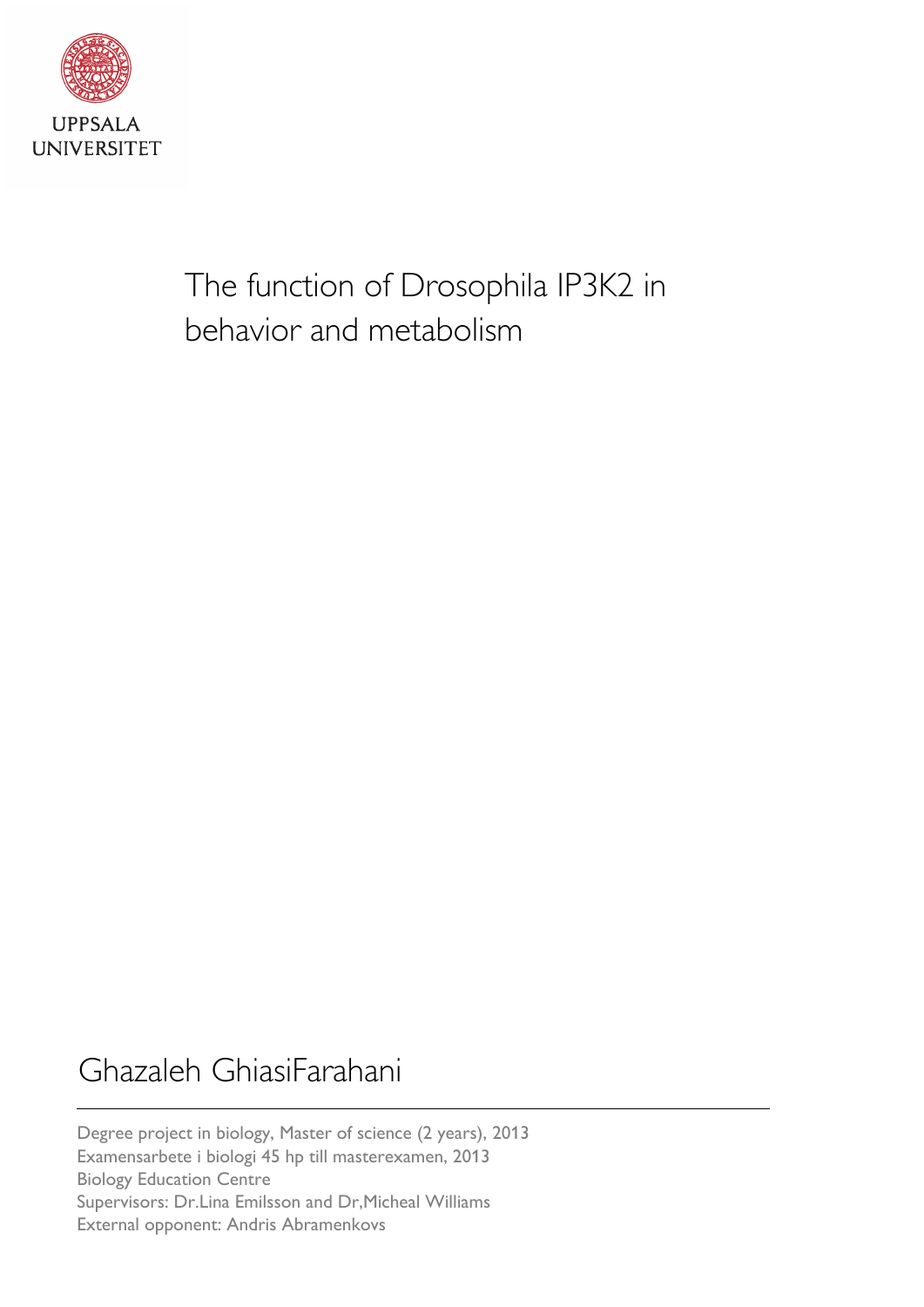### **Abstract**

In previous studies Type B inositol 1, 4,5-trisphosphate 3-kinase (ITPKB) has been connected to several human diseases, especially the sporadic form of Alzheimer's disease (sAD), where patients had an overexpression of ITPKB in comparison to control individuals [1]. sAD is especially related to memory loss; however these patients also display other symptoms, such as eating disability. Interestingly, dementia has also been associated with anorexia [2]. This paper demonstrated the altered eating behavior in Inositol 1,4,5-triphosphate kinase 2 (IP3K2) knocked down (KD) transgenic flies (*Drosophila melanogaster*). To investigate behaviors related to food consumption numerous assays were conducted, including CAFE assay (capillary feeder), starvation assay and lipid extraction. CAFE assay measures the total food intake and no difference was detected in food intake or the frequency of eating. Starvation assay and lipid extraction were measured both separately and in combination. These assays presented a longer lifetime for KD in comparison to the two control groups of flies where KD had lower levels of lipids. However, combining these results indicated that KD group would survive longer against <sup>s</sup>tarvation resistance. Besides, the experimental group presents lower levels of lipid in their body. Additional assays, including CAFE assay, starvation assay and lipid extraction, were conducted in order to perform food consumption behavioral in flies. The CAFE assay also enabled us to measure the total food intake by each fly. A combination of starvation assay and lipid extraction indicate that the KD group survive longer under starvation resistance and at the same time contain lower levels of lipid in their body. Additionally, there were no significant differencesin amount of food intake and the frequency of eating between experimental group and the controls in our investigation.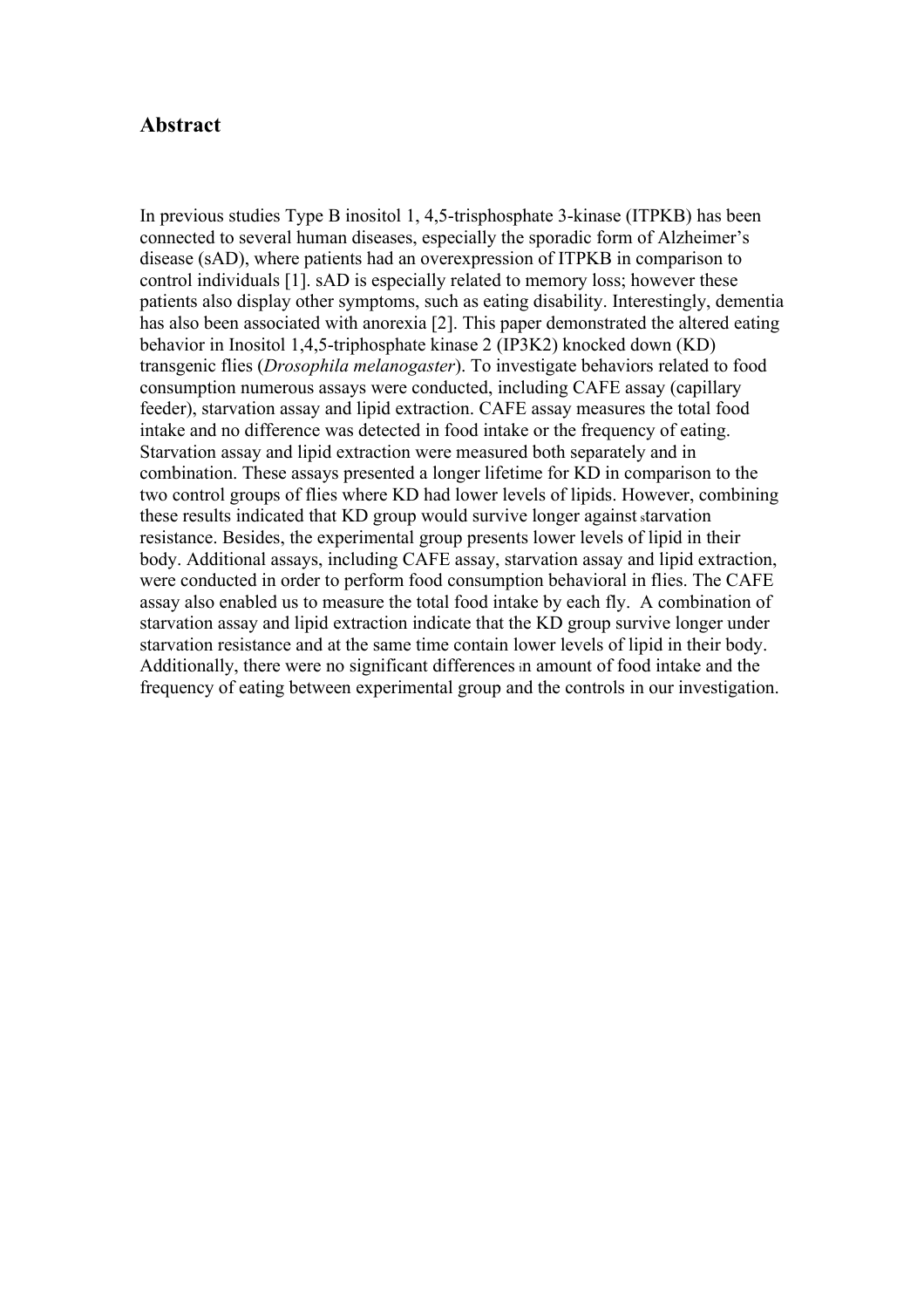# **TABLE OF CONTENTS**

# Abstract 1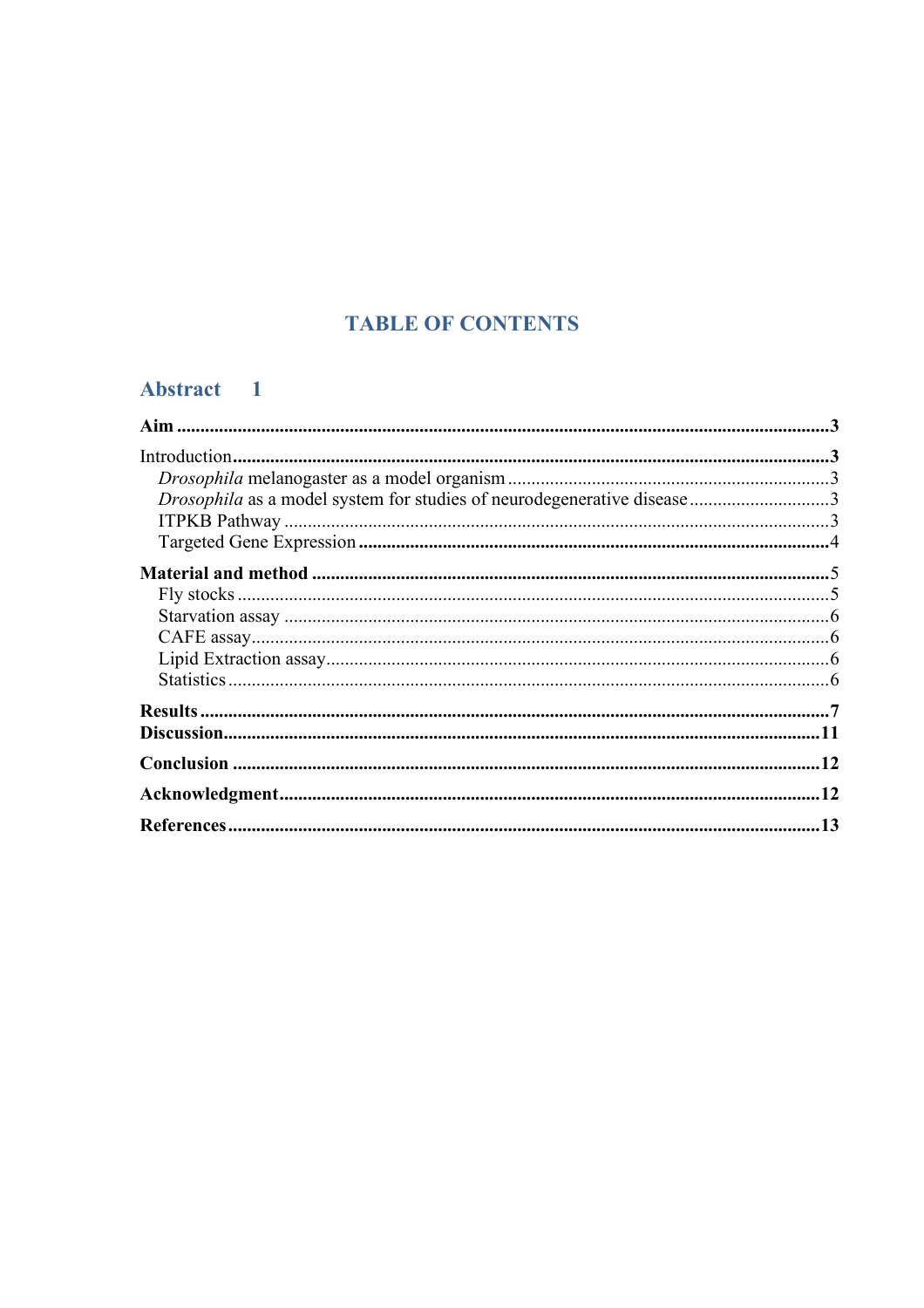# **Aim**

The aim of this project was to investigate the impact of eating behavior in IP3K2, KD transgenic flies (*Drosophila* melanogaster) against controls.

## **Introduction**

### *Drosophila melanogaster as a model organism*

*Drosophila melanogaster* or so-called fruit fly, as a model organism, has simplified biological explorations in the context of human diseases. One of the aspects of the simplicity of *Drosophila,* as a model organism, is the size of its genome. Contrary to the human genome which contains an estimated  $20\,000 - 25\,000$  protein-coding genes Drosophila has 13 600 protein-coding genes. The expedient features of this organism include small size, short life duration (almost 12 days in  $25^{\circ}$ C), the ease with which it can be genetically manipulated, sex dimorphism and maintenance with low-cost equipment [3-4]. *Drosophila* has a lot of genes conserved with the humans which is the reason why *Drosophila* has been used to explain molecular pathways known to be associated to different disorders, including neurodegenerative diseases [9].

# *Drosophila* **as a model system for studies of neurodegenerative disease**

Due to the efforts of Thomas Hunt Morgan, a prominent Evolutionary biologist, *Drosophila* can be used as a model organism for human diseases to probe mutations, and genetic manipulations. The similarities between human and *Drosophila's* genes enable researchers to employ this tiny creature as a model organism for molecular and cellular surveys regarding neurodegenerative diseases [5]. Using *Drosophila* as a model organism for brain disorders it is possible to investigate pathological pathways [14-15].

Alzheimer's disease is the most common example of dementia among older individuals. According to a survey conducted in 2012 one out of eight of the US's elderly population suffers from the sporadic form of Alzheimer's disease [6].

# **ITPKB Pathway**

Increased expression of ITPKB is known to accumulate a higher level of intracellular calcium, with consequences on the mechanisms involved in neural differentiation, neuritis extension, maturation as well as cell migration [12]. Seen in (Fig. 1) the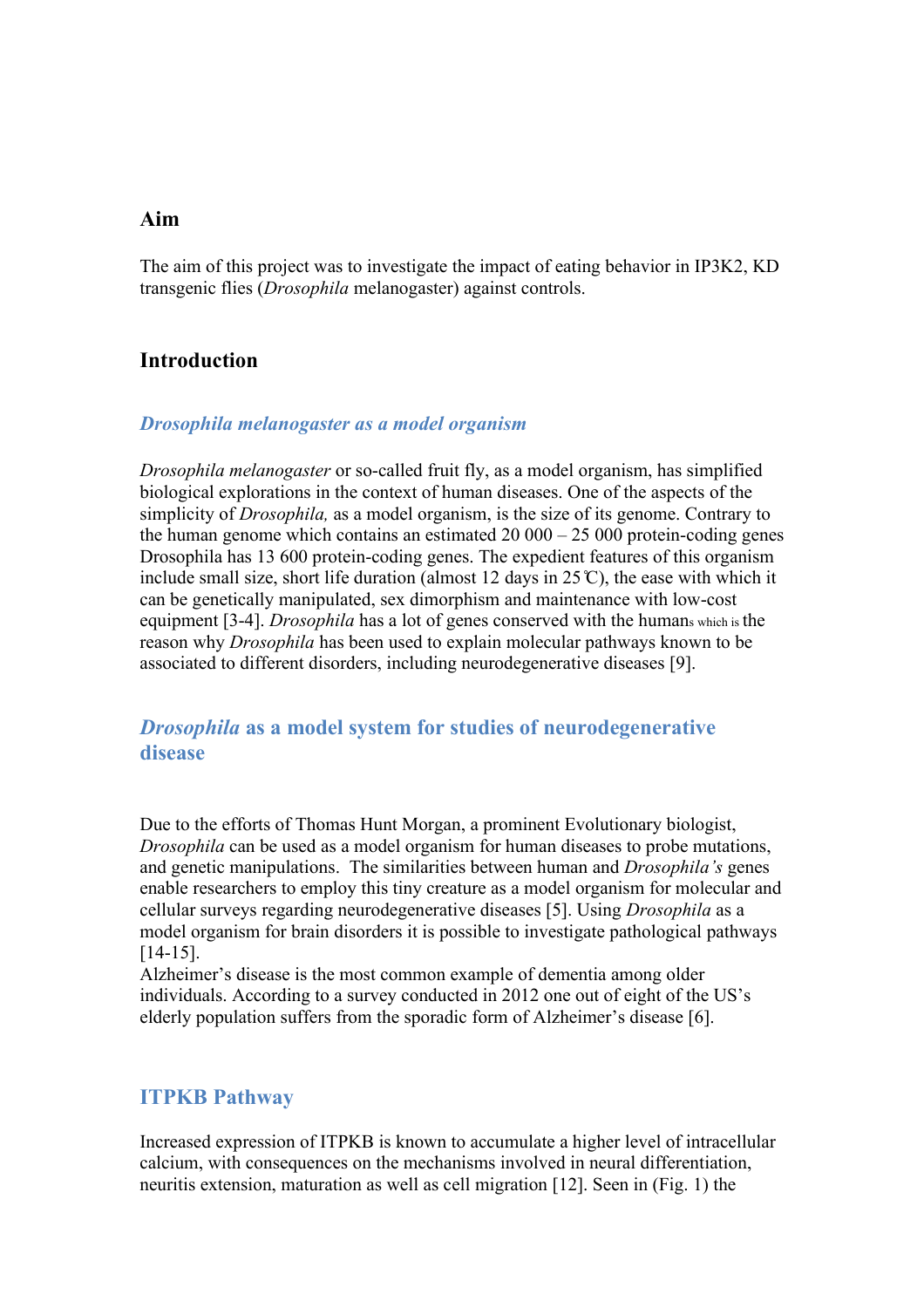activation of the G-protein-coupled receptor (GPCRs) up-regulates the expression of D-myo-inositol-1, 4,5-trisphosphate (IP3) and in turn ITPKB, both increasing the amount of calcium. It has been shown that this elevated level of calcium effects learning and memory [13].



#### Fig. 1

The above picture presents the hypothesis stated by Emilsson, Saetre and Jazins (2006) that declares that the activation of the GPCR domain will up-regulate the expression of IP3 mRNA consequently increasing the amount of calcium. RGS4 acts as an inhibitor against the GPCR domain. The figure represents a synaptic terminal and includes molecules involved in intracellular signaling related to calcium. The Figure adapted from ref [10]

# **Targeted Gene Expression**

The Gal4/UAS system consists of two main parts; the GAL4 gene that encodes for a transcriptional activator protein and the UAS (Upstream Activation Sequence) that specifically binds to the GAL4 region upon activation. By inserting GAL4 as a transcriptional factor in the genome, different GAL4 lines can be produced. Hence, these lines aid us to express desired gene in different cell types. The gene of interest (GOI) will then be inserted in the downstream section of the UAS. For activating the gene of interest, a crossing of two transgenic lines must be carried out, with a subsequent investigation of the next generation progeny. The GAL4/ UAS system is used to genetically modify animals so they express the gene that you would like to investigate further. The temperature dependent GAL4 system in flies ranges between 16°C to 29°C [11]. In this assay flies were transferred to a 29°C incubator to provide maximal activation of the GAL4 system without any effects on their viability. The system can be applied for either expression or silencing of the desired gene (Fig. 2).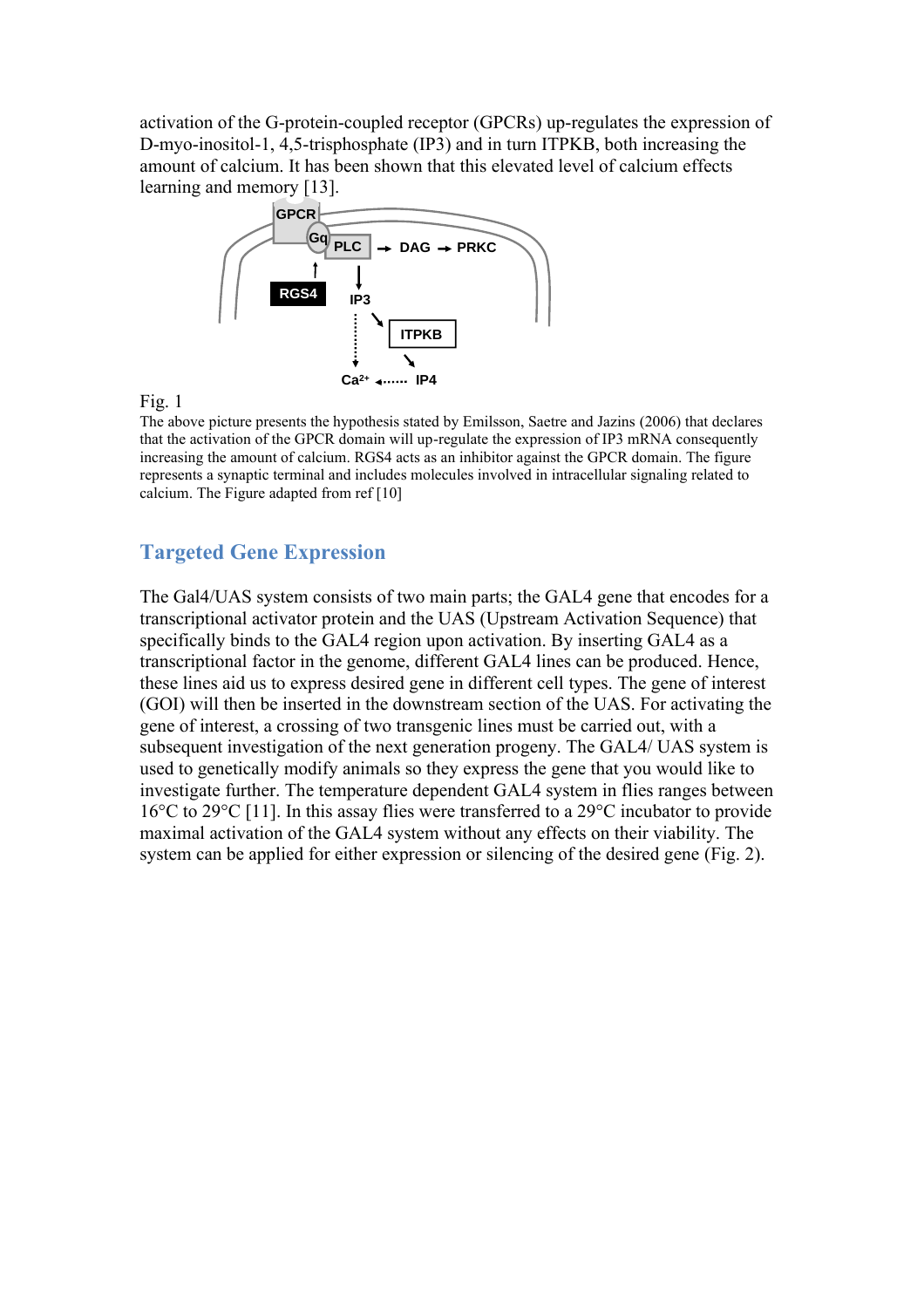

#### **Nature Reviews | Genetics**

### Fig. 2

The two parts system indicates the expression of the GOI (X). To activate the transcription in flies carrying the Upstream Activator System (UAS), gene (X) should be crossed with the flies having GAL 4 gene, which will be expressed in a desire tissue. Then the offspring can either over express or silence gene  $(X)[7]$ . The figure is adapted from ref [16]

Silencing of the GOI is obtained by RNA interference (RNAi) and this is a specific and powerful method for loss-of-function studies [22]; RNAi can be used to hinder the translation processes of the mRNA (messenger RNA). In this procedure, insertion of a double-stranded RNA (dsRNA), creating a hairpin-loop structure, will result in either mRNA degradation or translational repression.

# **Material and method**

# **Fly stocks**

Genotypes included in this study are: Elav-GAL4:GAL 80:  $P\{w\}$  +mW.hs]=GawB}elav[C155] w[\*]; P{w[+mW.hs]=FRT(w[hs])}G13 P{w[+mC]=tubP-GAL80}LL2 W1118: w1118 UAS-IP3K2: P{KK112399}VIE-260B Control 1(c1): *w <sup>1118</sup>x UASIP3K2,* Control 2*(c2): Elav-GAL4.GAL80 x w<sup>1118</sup>* , Experimental (exp): *Elav-GAL4.GAL80 x UAS IP3K2* All Flies were kept on a standard fly food diet (Jazz-Mix, Fisher Scientific). Dry yeast was added to increase the yeast content to 10%. Per 1050 ml requested food, 1200 ml of water was mixed with 226.8 g of Jazz Mix and 8.7 % extra yeast. Flies were kept at  $25^\circ$ C on a 12:12 light:dark cycle using standard system.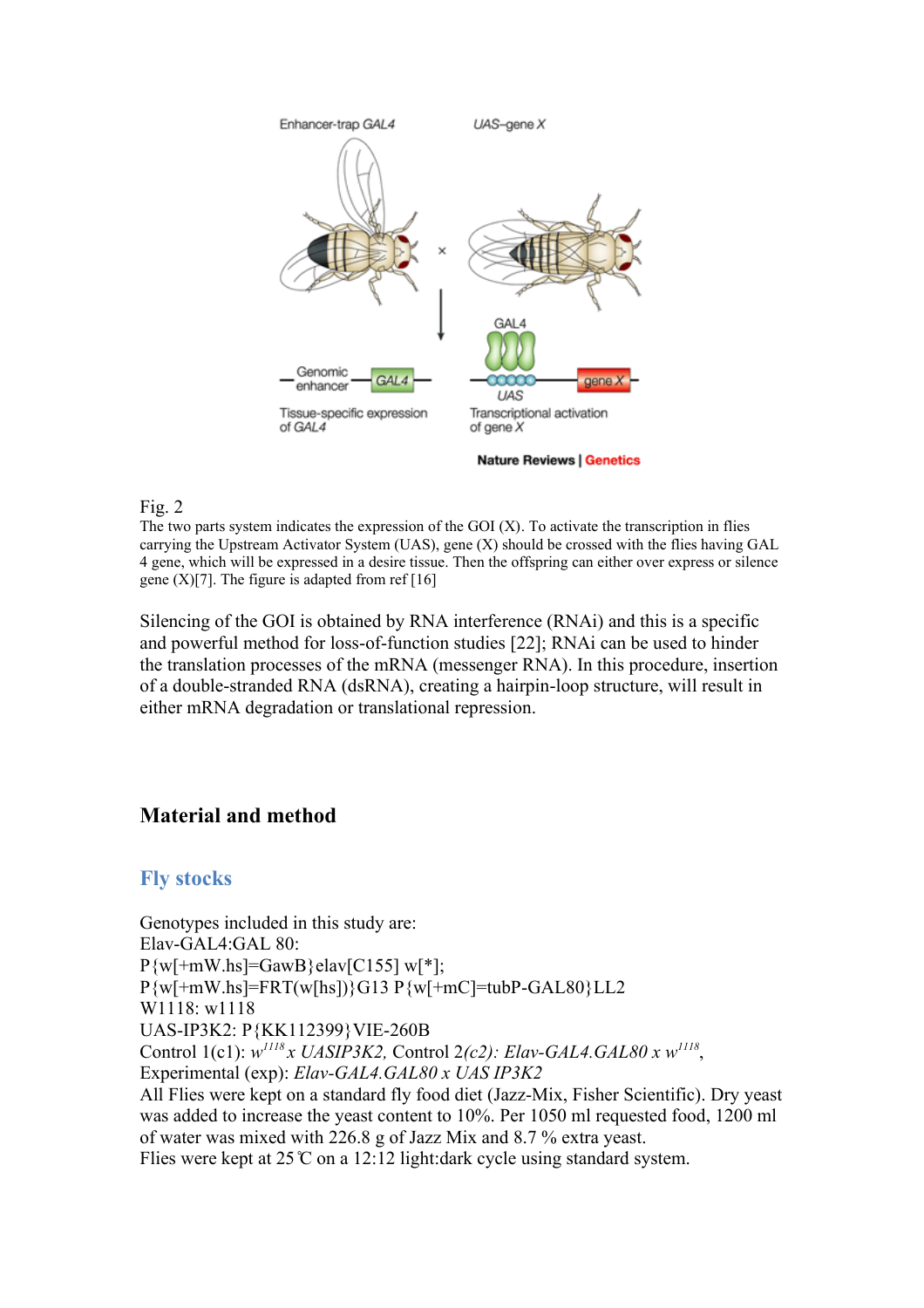# **Starvation assay**

Virgin females of *Elav-GAL4* and  $w^{1118}$  were crossed with males of the different RNAi lines. The crosses were kept in separate bottles in a  $25^{\circ}$  incubator. Male progenies were transferred in to a 29  $\degree$  incubator between five to seven days. In this survey using females were ignored since treatment of female creates problems such as deleterious effects of mutagens on oocyte itself and the tendency of it to keep mutagens, whereas mature sperm are rather subtle to mutagens. 20 males from each group (two controls and one KD) were put in one agarose vial deprived of any food. At least 6 replicates were performed for each strain. Finally, the agarose vials were shifted to the  $25^\circ$  incubators and checked for number of dead flies every 12 h.

# **CAFE assay**

Male flies of three strains were transferred in to different vials. Each vial contains 16ml of 1% agarose with 5 % sucrose, 5 % yeast extract and 0.5 % green food in water. Then, a 5 μl capillary was immersed in oil and transmitted rapidly to the food vial until it got stuffed. Afterward, a total of five male flies of each strain were separately transferred to the vials and enclosed the top by parafilm. A marker was used to indicating the boundary of the food and oil. 10 equipped vials were positioned in front of a HD camera for 24 h for each strain. After 24 h the capillaries were removed and the food intake was measured by the checking of new food-oil interface.

# **Lipid Extraction assay**

Anesthetized male flies were kept in groups of 30 and aged 5-7 days. At least 11 replicates were performed for each strain. Immediately after, the vials were relocated to the 60 °C incubator for 1h. Dry weights were calculated with a precision of 0.0001 g scale. 10 ml of ethyl ether was poured in each glass vial to extract all the lipids, which were covered with cotton and left for 24 h in room temperature. After one day the ethyl ether was filtered and flies were transferred again in to the 60 °C incubator for 1h to eliminate remaining ethyl ether. Lipid free weights were calculated as earlier mentioned. To obtain the average lipid concentration per fly the lipid-free weight was subtracted from the dry weight and then the number was divided by the total number of flies in each vial.

# **Statistics**

The log rank test is a nonparametric test that compares the survival distributions of two samples. For the starvation assay, log rank test was used via the given website: <http://bioinf.wehi.edu.au/software/russell/logrank/>

Log rank test used for the starvation assay computations. Minitab 14 used for the statistical analysis. For calculating the means equality values of flies' groups, ANOVA was used. Moreover, One-Way ANOVA has been used to see differences for more than two groups however for two group's difference the student t-test was used.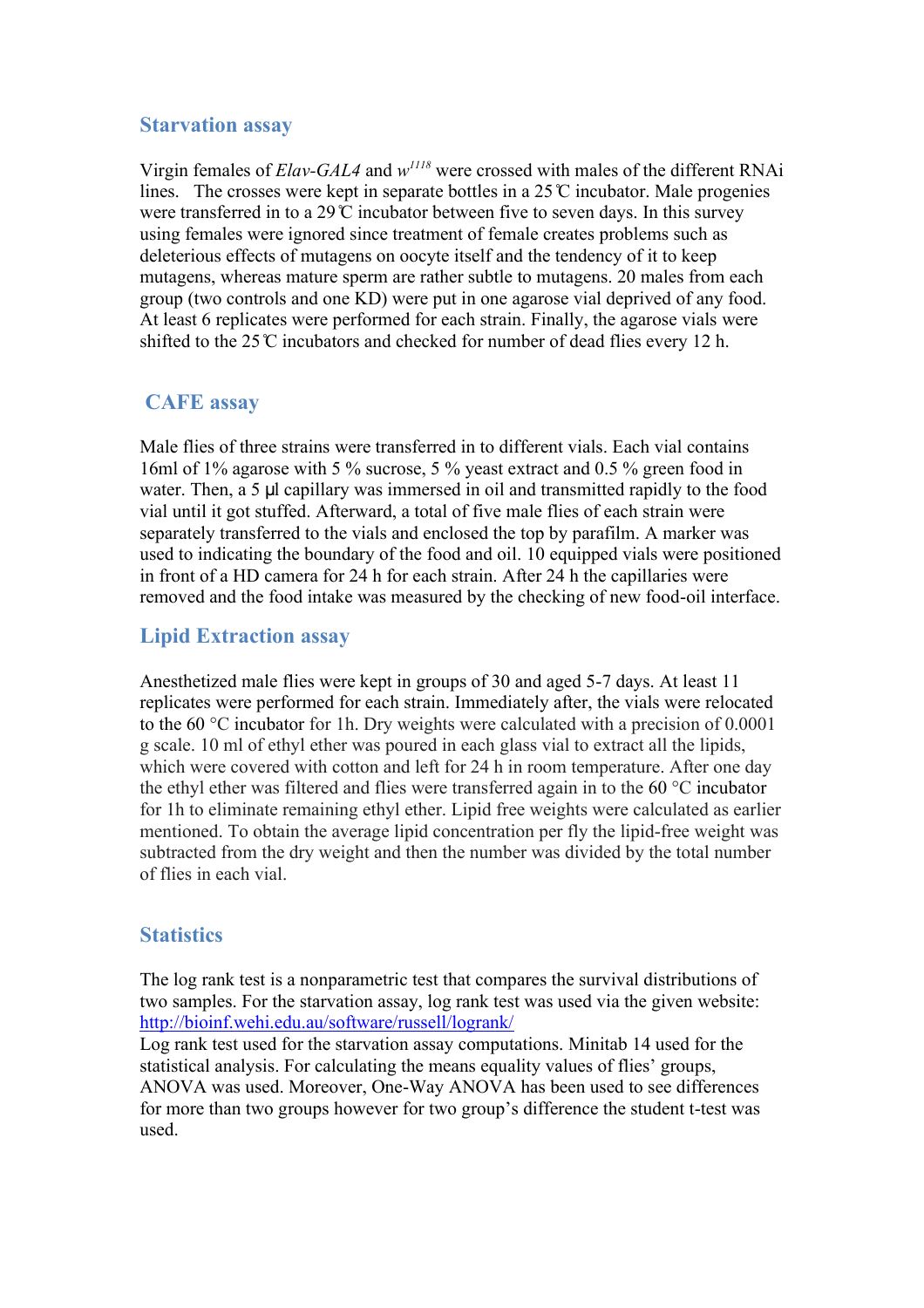# **Results**

### **Starvation assay**

Starvation assay were performed to distinguish the possible role of IP3K2 in increasing or decreasing survival. By performing this assay we could detect that the KD group would survive for longer time in comparison to the control flies (Fig. 3) Flies were kept in groups of 20 and aged for 5-7 days. For this assay at least 5 replicates were performed for each strain.



#### Fig. 3

Starvation assay. Flies were kept in groups of 20 and aged for 5-7 days. KD group would survive longer in comparison to controls. c1:  $w^{II18}x$  UASIP3K2, n=10, c2: Elav-GAL4.GAL80 x  $w^{II18}$ , n=5, exp: *Elav-GAL4.GAL80 x UAS IP3K2*, n=6 (n=number of replicates) (p  $> 0.05$ )

# **CAFE assay (Capillary Feeder)**

The CAFE assay measures the food intake as well as the meal volume and the frequency of food intake in individuals or group of flies. Flies were kept in groups of 5 and aged for 5-7 days. At least 10 replicates for each strain were done. The assay was performed with 24 h filming. Average total food intake for the *w <sup>1118</sup>x UAS IP3K2* was  $0.41 \mu l$ , (SE $\pm 0.08$ ). The same criterion was calculated for *Elav-GAL4.GAL*  $80 x$  *UAS IP3K2* and it indicated 0.44  $\mu$ *l*, (SE $\pm$ 0.03). The last group, *Elav*- $GAL4. GAL80 x w^{1118}$  showed 0.62  $\mu$ , (SE $\pm$ 0.05). Totally, there were no differences in total food intake between the different strains investigated ( $p > 0.05$ ) (Fig. 4). Feeding bout was calculated by dividing the frequency by number of the flies in each vial. Average feeding bout for the  $w^{II18}$  *x UASIP3K2* was 5.58  $\mu$ *l*, (SE $\pm$ 1.24). The other group,  $Elav-GAL4.GAL80 x UAS IP3K2 showed 6.88 \mu l$ , (SE $\pm$ 0.94) and  $Elav-$ *GAL4.GAL80 x w<sup>1118</sup>* presented 7.86  $\mu$ *l*, (SE±0.99) (p > 0.05) (Fig. 5). For computing the average meal size for each strain we divided the average total food intake by average feeding bout which was  $0.076 \mu l$  for  $w^{1118}x$  UASIP3K2,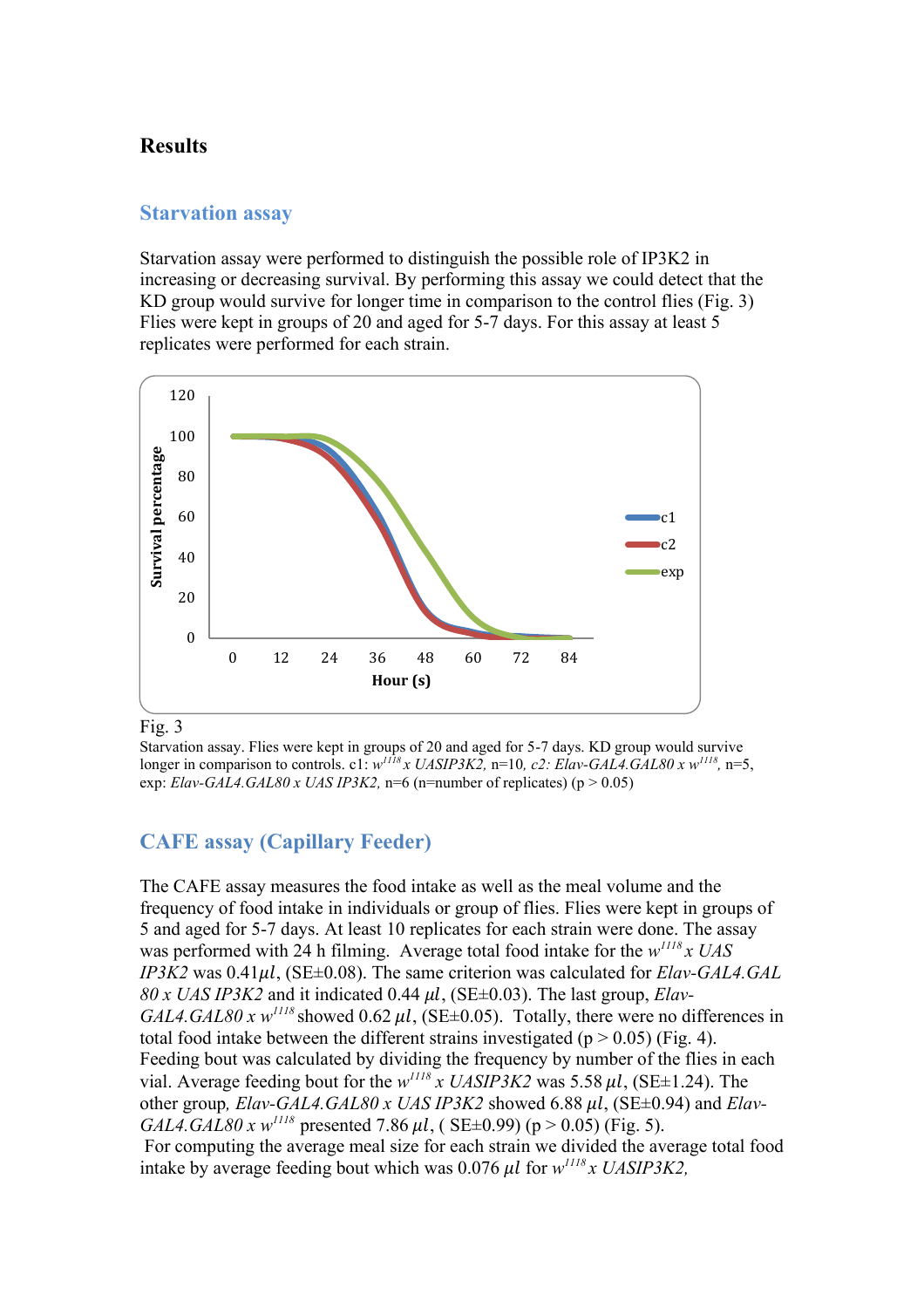(SE±0.0053). The mentioned criteria for *Elav-GAL4.GAL80 x UAS IP3K2* was 0.070  $\mu$ l, (SE $\pm$ 0.0055) and for the final group, *Elav-GAL4.GAL80 x w1118* 0.08  $\mu$ l,  $(SE\pm0.007)$  (p > 0.05) (Fig. 6).





Average Total food intake of flies with three strains. Calculated by dividing the average total food usage in each capillary by the number of total flies in each vial. 5 flies were kept and aged for 5-7 days. 10 replicates for each strain have been performed. No differences were detected regarding average total food intake between three groups.



Fig. 5

Average Feeding bout. Calculated form frequency divided by number of flies. 5 flies were kept and aged for 5-7 days. 10 replicates for each strain have been performed. No differences were detected in feeding bout between the KD group and controls.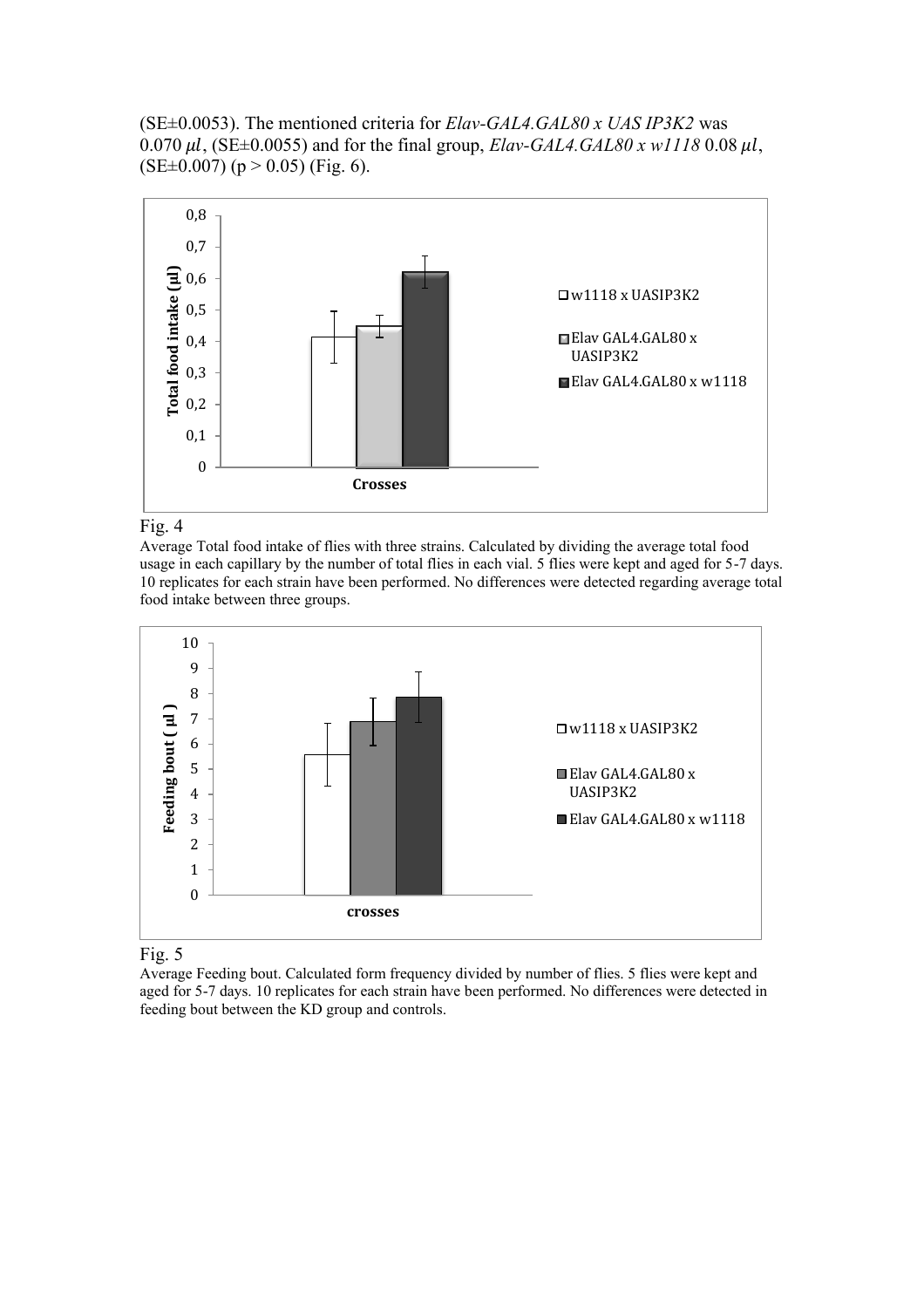

### Fig. 6

Average meal size analyzed form dividing the amount of average total food intake by average feeding bout. 5 flies were kept and aged for 5-7 days. 10 replicates for each strain have been performed. No differences were detected in meal size between the KD and controls.

# **Lipid extraction**

Lipid extraction was performed.to investigate the average lipid content in each group. Information about lipid content determines the metabolism differences, which will give info about metabolism processes. There were at least 11 replicates of each group containing 30 males in each glass vial. Flies were aged for 5-7 days. The figure shows that KD group has a smaller amount of lipid in comparison to the controls. Average lipid content of the *Elav-GAL4.GAL80 x UAS IP3K2* was 7.62 µg, (SE±0.14), the next group, *Elav-GAL4.GAL80* x  $w^{1118}$  showed 8.13 µg (SE  $\pm$  0.11), and the last strain, *w <sup>1118</sup> x UASIP3K2* had 7.97µg,(SE ± 0.09) ( p<0.05) (Fig. 7).



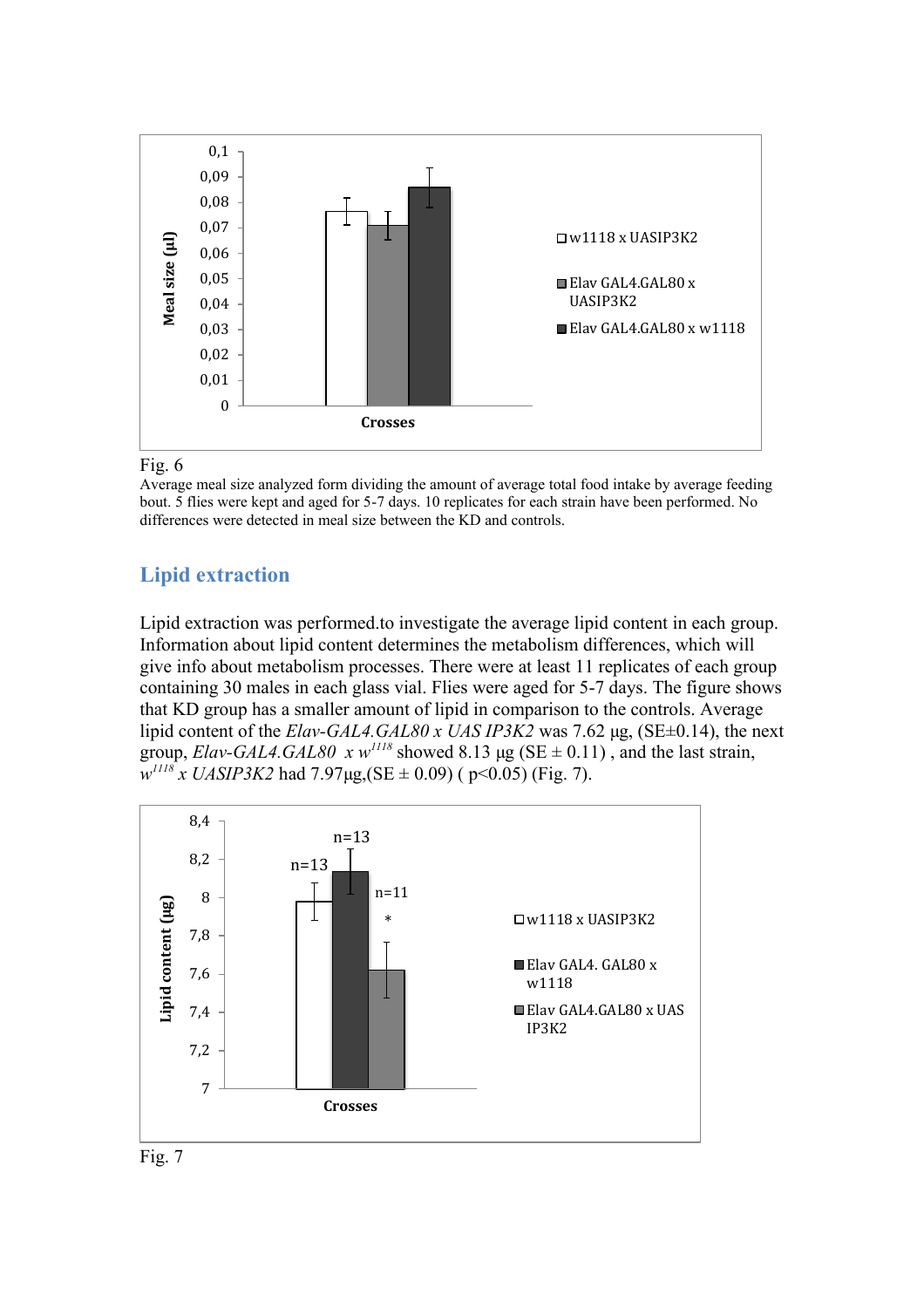Lipid content. 30 male flies were kept and aged between 5-7 days. The experimental group has a smaller amount of lipid content comparing to the controls. n=number of replicates Significant level  $p > 0.05$ , \*  $p < 0.05$ , \*\*  $p < 0.01$ 

# **Combining starvation and lipid extraction**

To disentangle the question if flies with less amount of lipids have more resistance to starvation the two previous assays, starvation and lipid content, were combined and investigated at 12 h and 24 h. Starvation and lipid extraction at 12h was done by running at least 10 replicates of each strain. 30 flies were kept in vials between 5-7 days. Average lipid content for the *Elav-GAL4.GAL80 x w<sup>1118</sup>* was 7.04 µg, (SE $\pm$ 0.12), next group, for *Elav-GAL4.GAL80 x UAS IP3K2* showed 6.94 µg, (SE  $\pm$ 0.10) and the last group  $w^{118}$  *x UASIP3K2* implied 6.93 µg, (SE  $\pm$  0.13) (p > 0.05) (Fig. 8).

For the 24 h assay, 30 flies were kept in each vial and aged for 5-7 days. We used at least 12 replicate for each strain. Average lipid content for *Elav-GAL4.GAL80 x w<sup>1118</sup>* was 6.46 µg, (SE±0.14), next group , for *Elav-GAL4.GAL80 x UAS IP3K2* showed 6.95 µg, (SE $\pm$ 0.1) and final group,  $w^{1118}$  *x UASIP3K2* indicated 6.82 µg, (SE $\pm$ 0.11) ( p<0.05) (Fig. 9).





12 h of starvation and lipid extraction. 30 flies were kept in vials between 5-7 days. There is no significant difference in lipid content after 12 h of starvation between the experimental group and the controls. n=number of replicates.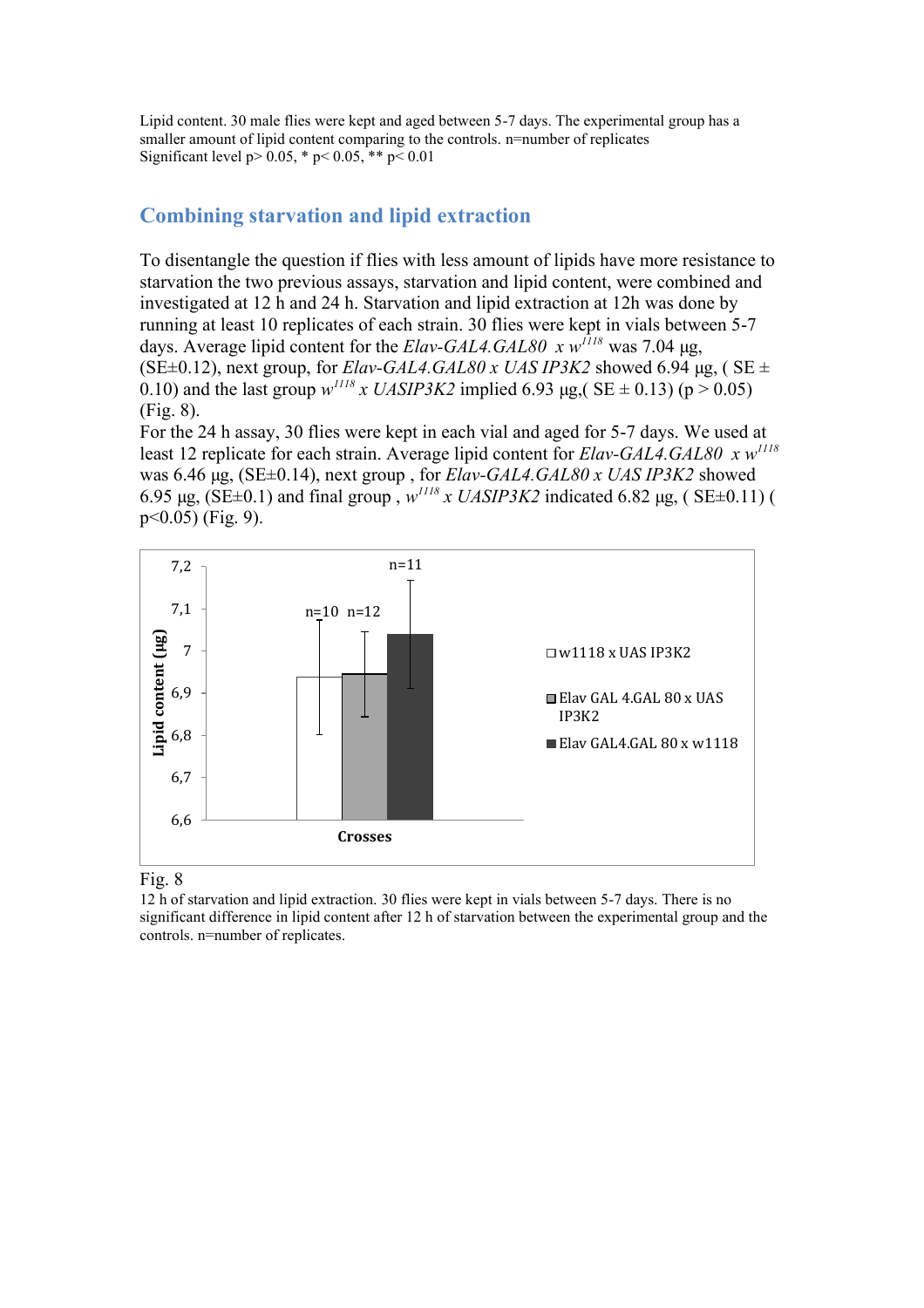

#### Fig. 9

24 h of starvation and lipid extraction. 30 flies were kept in vials between 5-7 days. A significant difference was detected between the KD group and one of the controls according to lipid content after 24 h of starvation. n=number of replicates. Significant level  $p > 0.05$ , \*  $p < 0.05$ , \*\*  $p < 0.01$ 

# **Discussion**

Patients with AD are often faced with feeding disabilities, which could be realized through understanding of feeding behavioral attitudes [19]. According to previous studies, the protein-coding-gene ITPKB is involved in cellular activities and calcium signaling and is highly expressed in AD patients [20]. In this survey ortholog of this gene in *Drosophila* known as, IP3K2 was used to investigate the eating behavior. According to molecular functions of ITPKB, cellular regulation, immune system regulator and neural calcium signaling could be interpreted as lipid metabolism disorders (show as a result from genetic manipulation [18]). Concerning the ITPKB pathway, Inositol triphosphate or inositol 1,4,5-trisphosphate known as InsP3 or IP3, together with [diacylglycerol](http://en.wikipedia.org/wiki/Diglyceride) (DAG), are engaged in [signal transduction](http://en.wikipedia.org/wiki/Signal_transduction) and [lipid](http://en.wikipedia.org/wiki/Lipid_signaling)  [signaling](http://en.wikipedia.org/wiki/Lipid_signaling) [17]. Lipid metabolism plays a key role in growth processes of an organism but is also a vital energy resource when faced with starvation [8].

A starvation assay was performed to find the survival ratio between the KD group compared with the control groups. As shown in the results the KD cluster had a higher survival curve compared to the control groups, concluding that the KD cluster was more resistant to starvation, indicating that IP3K2 may be involved in lipid storage.

As showed in the lipid extraction assay the KD group had less lipid content than the control groups, thus we would expect their survivability ratio to be less than the control groups. However, as shown in the starvation assay the KD group survived longer than the control groups consequently we speculate that the rate of lipid metabolism throughout starvation could differ between the KD group and control groups. To investigate this hypothesis, lipid content was measured by extraction of adding ether for each 12 h or 24 h to accumulate lean dry weight. Consequently, the distinction between dry weight and lean dry weight are supposed to be the total quantity of lipid content. Due to practical benefits from using males in this survey,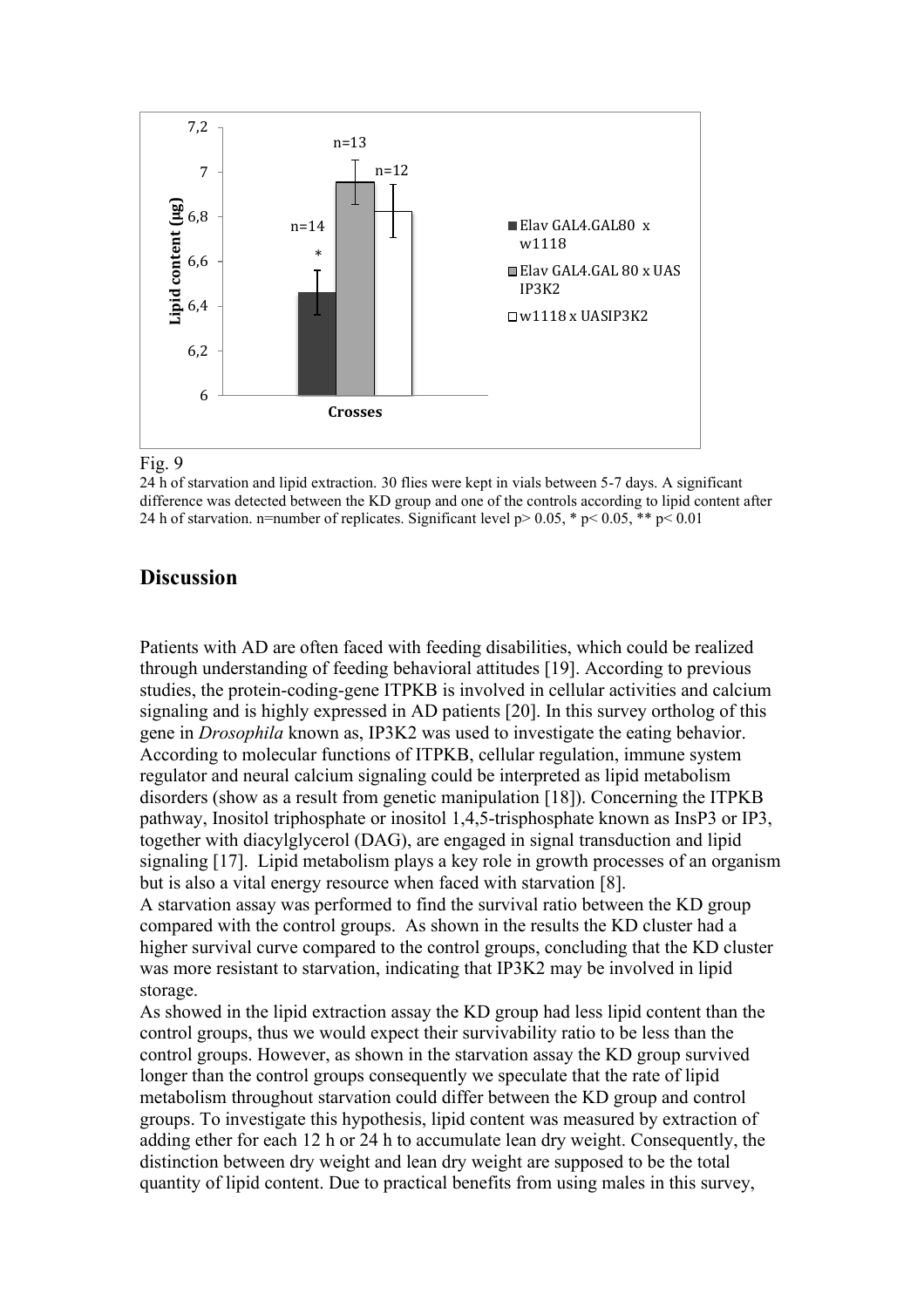such as being proficient of doing conjugal duties after treatments and the capability of mating <sup>w</sup>ith several females and prorogate the treated chromosome, females were not used in the experiments. Interestingly, according to the results, the KD group had a smaller amount of lipid compared to the control whereas the survival curve showed higher starvation resistance. Regarding inositol's function as a chemical compound of the gene of concern, two families of inositol phosphoglycans, IPG-A and IPG-P types are involved in pathways of glucose and lipid metabolism which would cause higher rate of lipogenesis and lower fat weight [21]. Additionally, 12 h of starvation showed no difference regarding lipid storage; conversely after 24 h of starvation the experimental group had contained a higher lipid amount. These results suggest that KD flies might be more dynamically proficient after 24h, making them less susceptible to starvation. By reviewing the capillary feeder assay we hypothesized that there will be differences in eating appetite between the controls and KD group. Here, the point was that to distinguish eating behavior between overeaters and anorexic flies. The assay was performed in nearly 20% humidity in our laboratory. Flies have a daily feeding behavior and usually eat early in the day and during dawn. The examination enabled us to apprehend the food consumption.

To investigate the relation between metabolism and cognitive abilities in association to Alzheimer's disease, these results should be further evaluated in regards to the role of ITPKB in memory behavioral assays. Moreover, the impact of environmental cues such as different diets, especially high protein or high sugar intake would be interesting to explore in the future.

## **Conclusion**

IP3K2, KD flies survive longer compered to controls when exposed to starvation. The IP3K2, KD group also has a reduced amount of lipid. However, IP3K2 KD flies have higher lipids content after 24 h of starvation. Furthermore no food consumption differences were detected between the investigated fly strains. In conclusion we show that IP3K2 is involved in metabolic processes in flies. To investigate if IP3K2 altered metabolic processes affect cognitive behaviors (related to the pathophysiological processes in sAD), memory and learning should be evaluated in relation to altered IP3K2 levels in *Drosophila melanogaster*.

## **Acknowledgment**

I would like to appreciatively acknowledge the enthusiastic supervision of Dr. Lina Emilsson for having permitted me to carry out this project work. I wish to express my deep sense of gratitude to Dr. Micheal Williams's guidance in the conduct of the project work. Special thanks to all graduate students, Anna Kasagiannis, Philip Goergen, Bryn Farnsworth and Anica Klockars for sharing the literature and invaluable assistance. Finally, I am forever indebted to my parents and Hedi for their understanding, endless patience and encouragement when it was most required. I am also grateful to Anders for his support.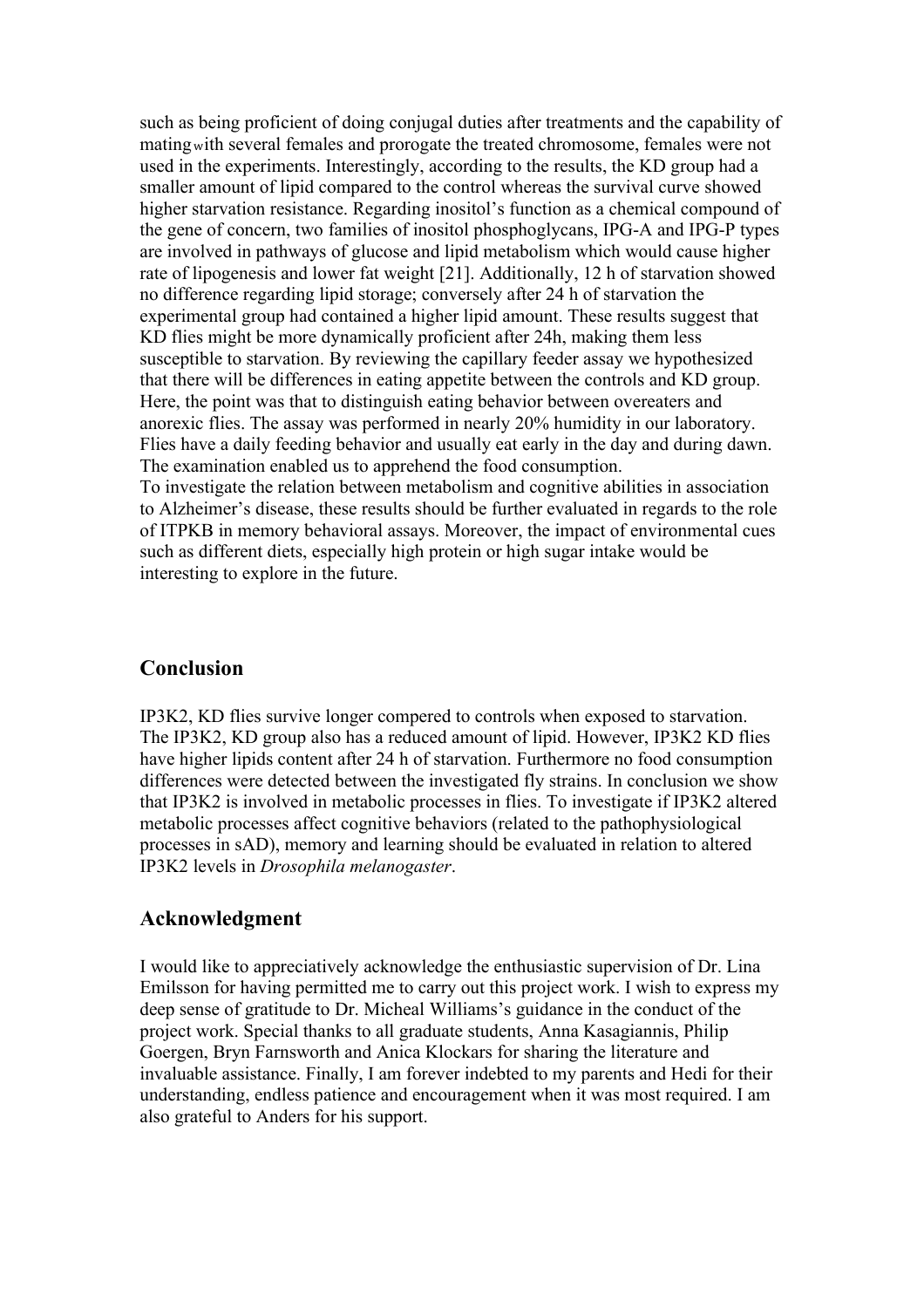# **References**

- 1. MATTHEWS KA, K. T., GELBART WM . 2005. Research resources for Drosophila: The expanding universe. *Nature,* 6, 179–193.
- 2. KEIKO NAKAHARA, SHIORI TAKATA, ASAMI ISHII, KENJI NAGAO, MAKOTO BANNAI, MICHIO TAKAHASHI AND MURAKAMI, N. 2012. Somatostatin is involved in anorexia in mice fed a valine-deficient diet. *Amino Acids,* 42, 1397–1404.
- 3. VENKEN KJ, B. H. 2005. Emerging technologies for gene manipulation in Drosophila melanogaster. *Nature Review Genet,* 6, 167–178.
- 4. ASTRID J, W. P. 2009. Drosophila melanogaster as a Model Organism of Brain Diseases. *Molecular Sciences,* 10, 407–440.
- 5. CARLO, M. D. 2012. Simple model systems: a challenge for Alzheimer's disease. *Immunity and Ageing,* 9, 1–8.
- 6. FIGURES, A. S. D. F. A. 2012. Alzheimer's Association. 2012 Alzheimer's and Dementia. *Alzheimer's and Dementia,* 8, 131–168.
- 7. CARTHEW, J. R. K. R. W. 2000. Heritable gene silencing in Drosophila using double-stranded RNA. *Nature Biotechnology,* 18, 896–898.
- 8. EUGENIO GUTIERREZ1, D. W., BARBARA FIELDING2 AND ALEX P. GOULD1 . 2007. Specialized hepatocyte-like cells regulate Drosophila lipid metabolism. *Nature,* 445, 275–280.
- 9. GR, J. 2008. Guide to Understanding Drosophila Models of Neurodegenerative Diseases. *PLoS Biology,* 6, e53.
- 10. L.EMILSSON, P.S., AND E. JAZIN. 2006. Alzheimer's disease: mRNA expression profiles of multiple patients show alterations of genes involved with calcium signaling. *Neurobiology of Disease,* 21, 618 – 625.
- 11. DUFFY, J. B. 2002. GAL4 system in Drosophila; A fly genetics swiss army knifem. *Genesis,* 34, 1–15.
- 12. SI WALAAS, A. N., AND P GREENGARD. 1983. Regional distribution of calcium- and cyclic adenosine 3':5'- monophosphate-regulated protein phosphorylation systems in mammalian brain. I. Particulate systems. *Neuroscience,* 3, 291–301.
- 13. ISABELLA A. GRAEF1, PAUL G. MERMELSTEIN2,3, KRYN STANKUNAS1, JOEL R. NEILSON1, KARL DEISSEROTH3, RICHARD W. TSIEN3 AND GERALD R. CRABTREE1. 1999. L-type